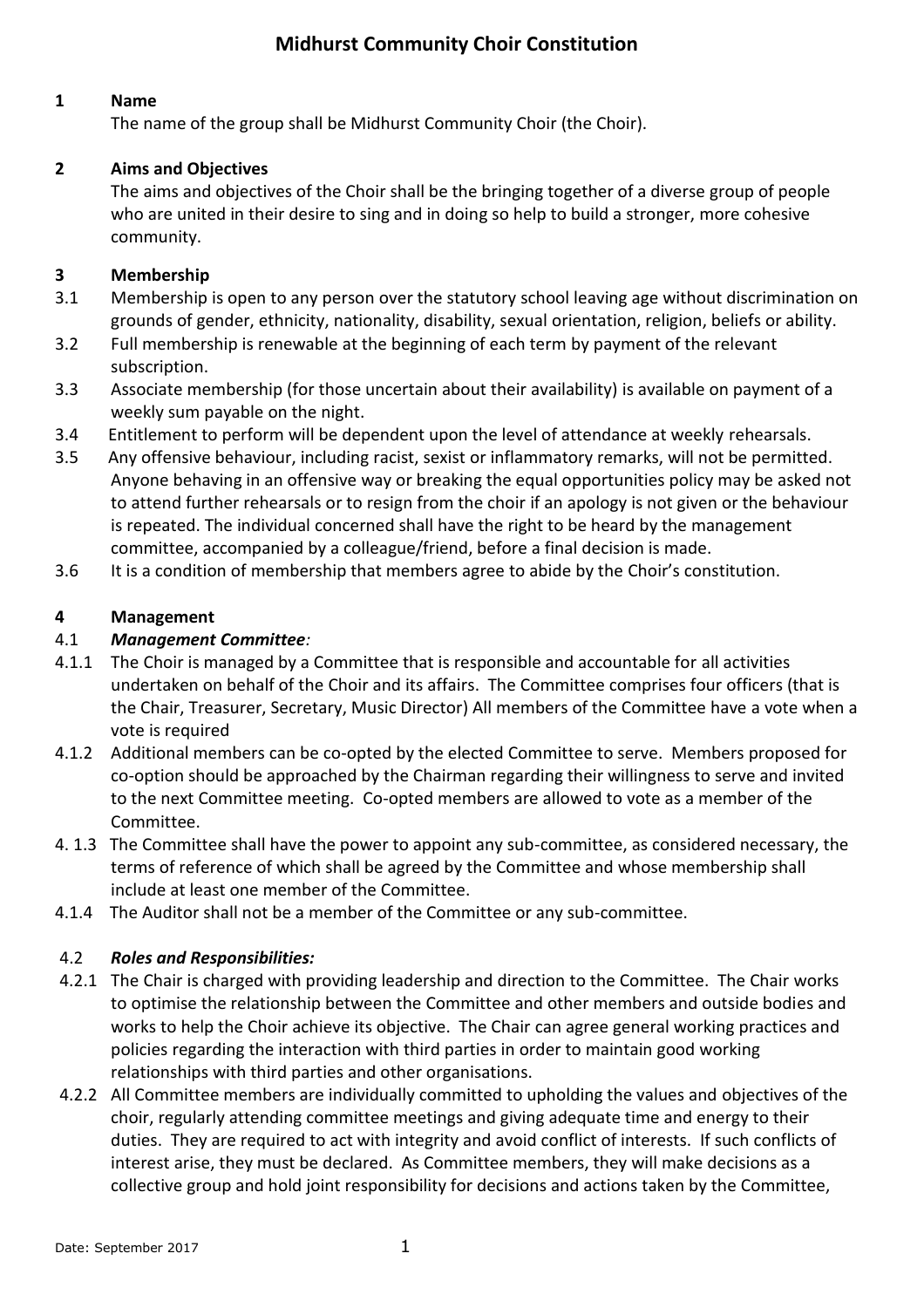even in their absence. They are responsible for ensuring that all decisions are taken in the best interests of the choir and that their role is carried out effectively and without prejudice.

- 4.3 *Powers:* In furtherance of the objectives, but not otherwise, the Committee may exercise the power to: -
- 4.3.1 Invite and receive contributions, subscriptions and raise funds where appropriate, to finance the work of the choir, and to open bank accounts to manage such funds.
- 4.3 2 Work with groups of a similar nature and exchange with them information, advice and knowledge.
- 4.3.3 Publicise and promote the work of the Choir and organise meetings, events and workshops.
- 4.3.4 Recommend the membership subscription rate for discussion and approval, set the price of tickets, refreshment charges, special group charges and any other occasional or recurring charges necessary to the prudent financial management of the Choir.
- 4.3.5 Take any other lawful action necessary to achieve the objectives of the Choir.

# **5 Meetings**

- 5.1 *The Committee* will meet at least three times a year to discuss actions, monitor progress to date, and to consider future developments.
- 5.2 All meetings will be minuted and the agreed minutes of the meetings.
- 5.3 Voting will be by show of hands, or exceptionally by secret ballot at the discretion of the Chair, on a simple majority with the Chair, or designated deputy in the absence of the Chair, holding a casting vote in addition to their personal vote.
- 5.4 The Chair or a designated deputy in the absence of the Chair will chair all meetings.

# **6 Finance and Assets**

# 6.1 *Income & Expenditure:*

- 6.1.1 Choir funds and assets must be managed by the Committee through the Treasurer.
- 6.1.2 The funds of the Choir shall be applied solely to the stated objectives, except that the Committee may at their discretion make a donation to charity.
- 6.1.3 Bank accounts shall be opened in the name of the Choir, as approved by the Committee, and any cheques relating to the bank accounts shall be signed by at least two unrelated Officers.
- 6.1.4 Online banking may be carried out by the Treasurer on behalf of the Choir within the limits set by the Committee.
- 6.1.5 The Choir's accounting year will run from January  $1<sup>st</sup>$  to  $31<sup>st</sup>$  December.
- 6.1.6 The Treasurer is accountable for ensuring funds are used only as directed by the Committee and in line with the Constitution.
- 6.1.7 The Choir will maintain reasonable Public Liability Insurance Cover, as advised by the Treasurer and decided by the Committee annually. The insurance policy will be shown on the members' area of the Choir website.
- 6.1.8 No member of the Choir may incur expenditure over £100 in the name of the Society, or enter into any engagement on behalf of the Society which may incur expenditure over £100, without prior approval of the Treasurer and one other officer.
- 6.2 *Assets:*Choir property may only be used by members or other organisations outside of the Choir with the consent of an Officer of the Committee. Loss or damage to such property not covered by the Society's insurance including any excess will be the responsibility of the member who *or the organisation that* has borrowed the property.

### **7 Musical Director, Conductor and Pianists**

7.1 The Committee may engage the services of a professional conductor if the financial liability which may be incurred can be met.